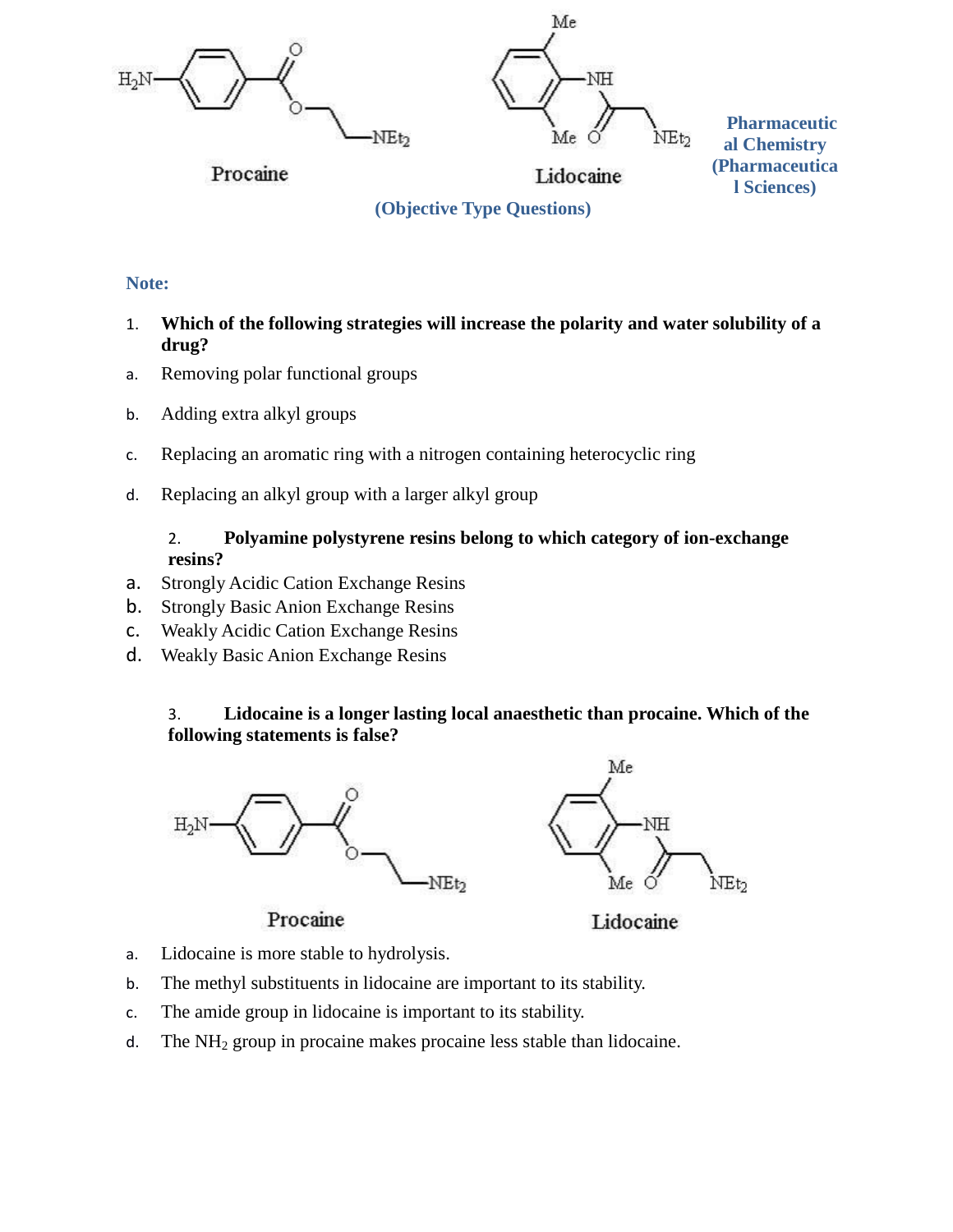# 4. **What is meant by a lead compound in medicinal chemistry?**

- a. A drug containing the element lead.
- b. A leading drug in a particular area of medicine.
- c. A compound that acts as the starting point for drug design and development
- d. A drug which is normally the first to be prescribed for a particular ailment.

#### 5. **Oxytocin produces the following effects:**

- a. It causes contraction of the uterus
- b. It assists the progress of spermatozoa into the uterine cavity
- c. It brings about milk ejection from the lactating mammary gland
- d. All of the above

### 6. **Which of the following organs is a target for prolactin?**

- 
- a. Liver b. Adrenal cortex
- c. Thyroid d. Mammary gland
- 7. **Some drugs containing an ester group are inactive** *in vitro***, but are active once the drug has been absorbed** *in vivo***. What term is used for such drugs?**
- a. Postdrugs
- b. Predrugs
- c. Metabolites
- d. Prodrugs

#### 8. **Vasopressin possesses the following:**

- 
- c. Release of a thyroid hormone into the plasma d. Diuretic property

a. Antidiuretic property b. Vasodilatation property

9. **In Parkinson's disease, there is a lack of the neurotransmitter dopamine in the brain. Adding dopamine itself is not very effective for a variety of reasons. Which of the following statements is not a valid explanation?**



Dopamine

- a. Dopamine is too polar to cross the blood-brain barrier.
- b. Dopamine is chemically unstable.
- c. Dopamine is metabolised to inactive metabolites
- d. Dopamine shows no selectivity between dopamine receptors in the brain and peripheral dopamine receptors.